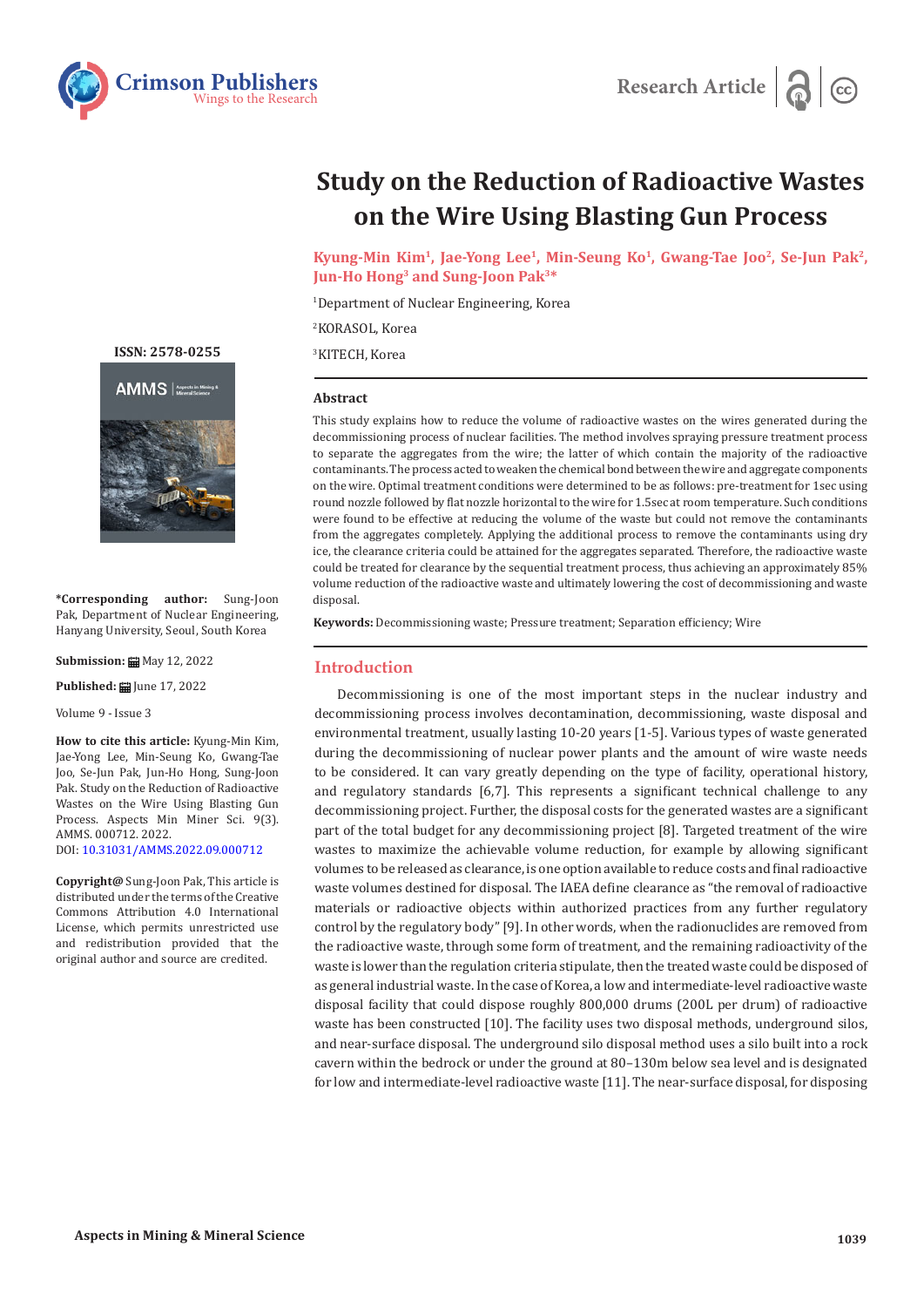of the very low-level radioactive waste, is a method using a natural or artificial barrier at a depth of about 30 m sub-surface and is covered with soil after being filled [12]. In this study, applying the additional process to remove the contaminants using dry ice, the clearance criteria could be attained for the aggregates separated. Therefore, the radioactive waste could be treated for clearance by the sequential treatment process, thus achieving an approximately 70% volume reduction of the radioactive waste and ultimately lowering the cost of decommissioning and waste disposal.

#### **Experiment**

We simulated aged wire conditions using wire obtained from demolished buildings, which had a similar age to that of decommissioning wire waste. The purpose of the experimental program was to evaluate the separation efficiency of contaminants from the wire by air pressure treatment. To prepare the simulated surface contaminated wire, pre-cut wire was submerged in a 1L grease solution (nonradioactive) and left undisturbed until the solution dried naturally through evaporation  $(\sim 1 \text{ month})$ . In the

experiment, two types of wire, non-contaminated or contaminated, were used. First, the non-contaminated wire was used to optimize the treatment conditions. Next, the previously optimized conditions were applied to the contaminated wire. In order to decontaminate all surfaces of the electric wire considering the decontamination area by the circular nozzle, the electric wire or the blasting gun must be rotated. The wire fixing method was decided by referring to the results of the evaluation of the equipment using the wire rotation method among the lab-scale mechanical decontamination equipment. In the case of the wire rotation method, it cannot change flexibly in response to wires of various thicknesses, and there is a large deviation in the degree of decontamination according to minute changes in equipment. Also, it is impossible to fix all parts of the wire with a large roller because the degree of bending of the incoming wire is severe. Therefore, it is designed in such a way that the blasting gun rotates even if the design becomes more complicated and the equipment becomes larger as shown in Figure 1.



**Figure 1:** Design of blast gun.

Figure 2 shows the design of decontamination equipment. The wire movement method applies the wire fixing method rather than rotating the wire. In the wire rotation method, decontamination is performed while moving and rotating the wire at the same time by rotating a disk at an angle to one side. To observe the surface

morphology and analyze the concentrations of major elements in the untreated wire and separated coarse fraction, SEM (Scanning Electron Microscopy, SNE-4500M, SEC) and EDS (Energy Dispersive Spectroscopy, QUANTAX, Bruker) were used, respectively, for the non-radioactive wire sample.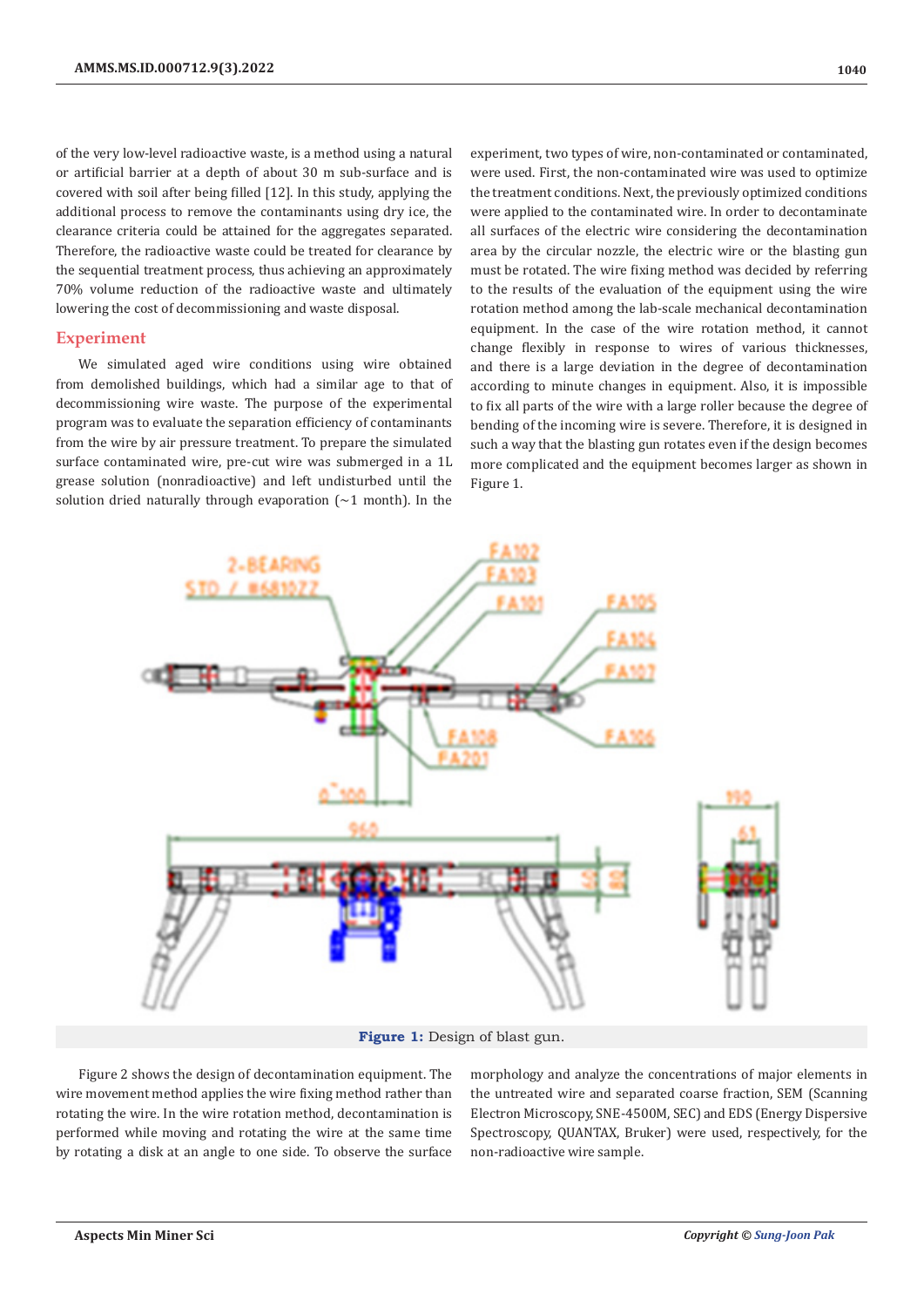

**Figure 2:** Design of decontamination equipment.

## **Results and Discussion**

**Table 1:** The separation efficiency according to the spray pressure and the injection distance between the wires and blasting gun.

|                 | 2 bar | 3 bar  | 4 bar |
|-----------------|-------|--------|-------|
| 3cm             | Low   | High   | High  |
| 5cm             | Low   | High   | High  |
| 7 <sub>cm</sub> | Low   | Medium | High  |

The separation efficiency according to the spray pressure and the injection distance between the wires and blasting gun is shown in Table 1. The minimum injection pressure of the air is 3 bar, but even with more pressure, if the spraying distance is less than 3cm, the area tends to decrease. The optimum injection distance is derived from 5 to 7cm. After applying contaminants to the wire surface to qualitatively evaluate the degree of decontamination according to the form of the contaminant, the degree of decontamination due to changes in the decontamination medium is confirmed. In addition, as shown in Figure 3, scratches such as sandpaper or metal brushes on the surface of the waste wire confirmed the degree of decontamination when a source of contamination was adhered to the surface damage site of the wire. Figure 4 summarizes the results of the separation efficiency and the change of component ratio according to various treatment conditions after the process. The XRF intensity was evaluated, with the fractions dramatically increasing over 99%. The fraction of the aggregate present on the wire decreased when the wire was treated, while the wire component obtained the highest separation degree with minor change of aggregate in fraction. Figure 5 is the shape of the circular nozzle and the area where the flat nozzle is sprayed horizontally. The surface area is the widest with the circular nozzle,

while the velocity is relatively slow compared to the circular nozzle in the Table 2.







**Figure 4:** Separation efficiency (%) and the specimens according to surface test.